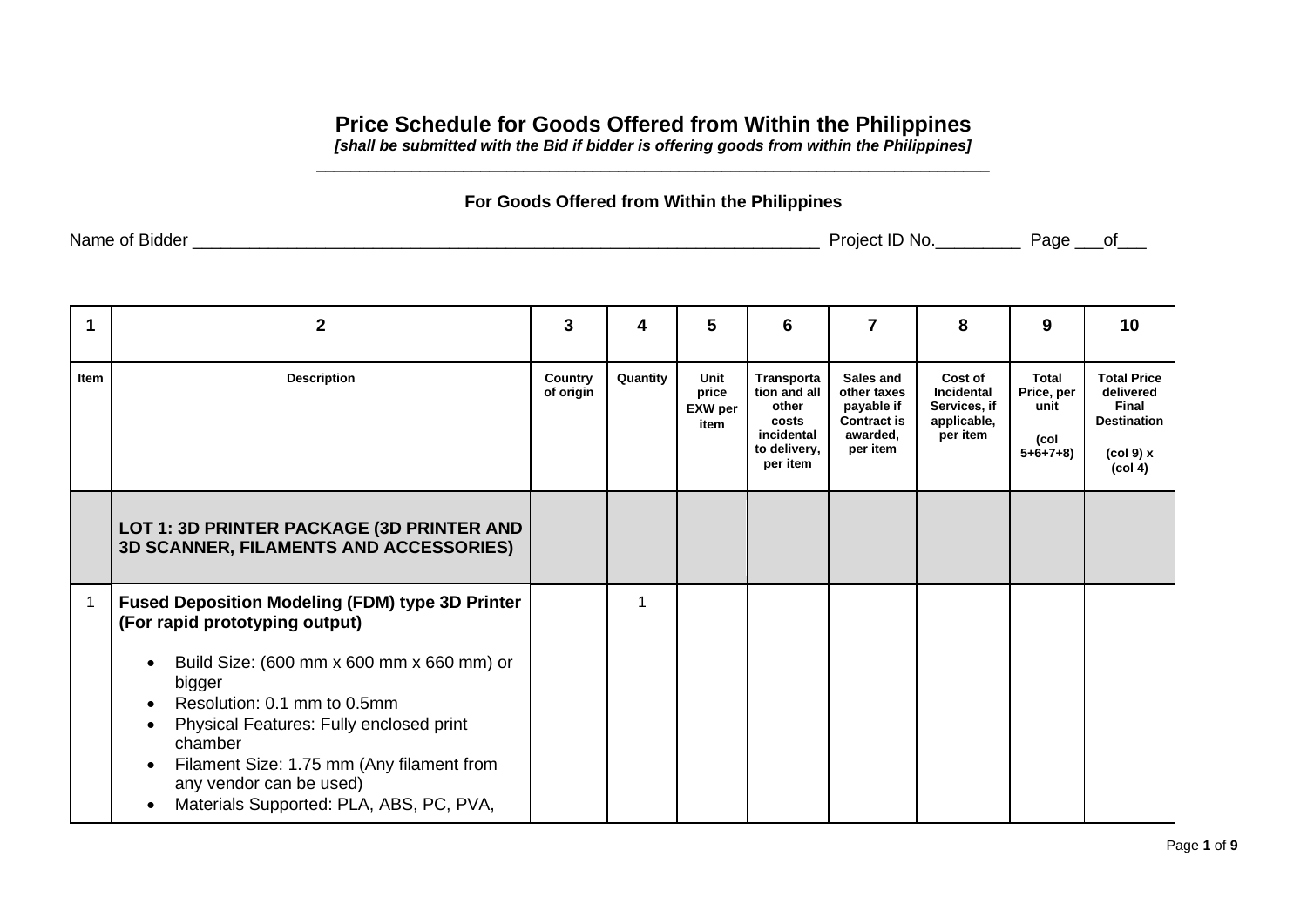| etc.<br>Print Speed: 20mm/sec to 100 mm/sec<br>*For 0.4mm nozzle<br>Extruder: Dual extruder with one extruder                            |  |  |  |
|------------------------------------------------------------------------------------------------------------------------------------------|--|--|--|
| compatible with PVA material for support<br>Max. nozzle temperature supported up to<br>280°C                                             |  |  |  |
| Valve Service Pressure at least 232 bar /<br>3,364 psi                                                                                   |  |  |  |
| Dimensions (LxWxH): at least 1000 x 460 x<br>700 mm                                                                                      |  |  |  |
| Weight: at least 105 kg or 231 lb<br>Connectivity: USB or SD and preferably with                                                         |  |  |  |
| Wi-Fi web access for remote control from<br>either mobile or UNIT allowing users to<br>upload print files directly from the workstation. |  |  |  |
| 3D Printer Controller: Preferably bigger<br>touchscreen integrated with the controller (7<br>inches or higher)                           |  |  |  |
| Additional Features: Preferably with resume<br>print & sensor features<br>** (optional) with filament run-out sensor                     |  |  |  |
| Package Inclusion:<br>Unit Compatible Slicing Software<br>$\circ$                                                                        |  |  |  |
| (Standard package that can<br>accommodate common file formats<br>used in 3d printing)                                                    |  |  |  |
| 10x 1kg Filament Spool PLA,<br>$\circ$<br>10x 1kg Filament Spool ABS, and<br>$\circ$                                                     |  |  |  |
| 10x 1kg Filament Spool PVA<br>$\circ$<br>(Preferably any filament brand<br>supported)                                                    |  |  |  |
| sets of extra nozzle for 2 extruder<br>$\circ$<br>1 x UPS (at least 3000VA)<br>$\circ$                                                   |  |  |  |
| Warranty: At least 1 year warranty and local                                                                                             |  |  |  |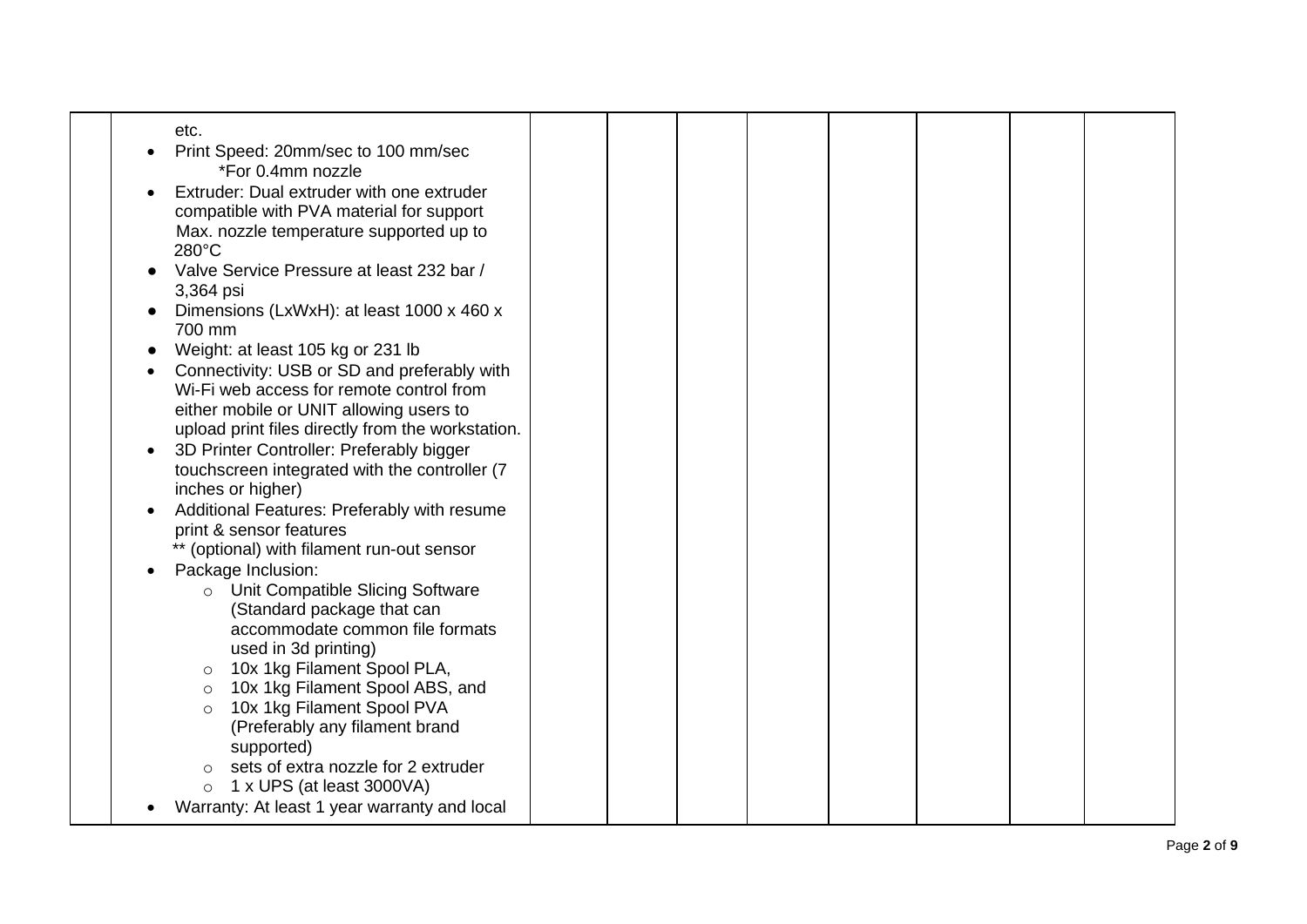|   | support guarantee                                                                                                                                                                                                                                                                                                                                                                                                                                                                                                                                                                                                                                                                                                                                                                                                                                                      |   |  |  |  |
|---|------------------------------------------------------------------------------------------------------------------------------------------------------------------------------------------------------------------------------------------------------------------------------------------------------------------------------------------------------------------------------------------------------------------------------------------------------------------------------------------------------------------------------------------------------------------------------------------------------------------------------------------------------------------------------------------------------------------------------------------------------------------------------------------------------------------------------------------------------------------------|---|--|--|--|
|   | Note: Please include brochure or details of<br>equipment/item (including the consumables) with<br>make/model/unit number and specifications. If<br>possible, include performance metrics/reviews.                                                                                                                                                                                                                                                                                                                                                                                                                                                                                                                                                                                                                                                                      |   |  |  |  |
| 2 | Stereolithography (SLA) type 3D Printer (for<br>quality 3D printed output)                                                                                                                                                                                                                                                                                                                                                                                                                                                                                                                                                                                                                                                                                                                                                                                             | 1 |  |  |  |
|   | • Build Size: (290 x 160 x 400 mm) (11.5 x 6.5<br>x 15.75) in or bigger<br>Resolution: XY 76 um and Z 10 um<br>Physical Features: Fully enclosed print<br>chamber<br>Materials Supported: Standard Resin, ABS-<br>like 3D Printer Resin, Rock-Black Stiff Resin,<br>High Temp Resin etc. (Compatible with 3rd<br>party resin)<br>Print Speed: 10mm/hr<br>Optical Engine: ParaLED optical engine or<br>using more advanced technology<br>Connectivity: USB or SD card preferably with<br>Wi-Fi web access for remote control<br>Consumables: 10 x 1kg Resin (Mixed)<br>Additional Features: Preferably with resume<br>print & sensor features<br>Package Inclusion:<br>o 1 Set Printing Kit (Gloves,<br>Wiper/Scraper, Funnel)<br>o 5 Regular Resin (1kg each Clear<br>Resin)<br>1 Unit UV Post Curing (wash & cure)<br>$\circ$<br>1 Unit Aluminum Resin Vat<br>$\circ$ |   |  |  |  |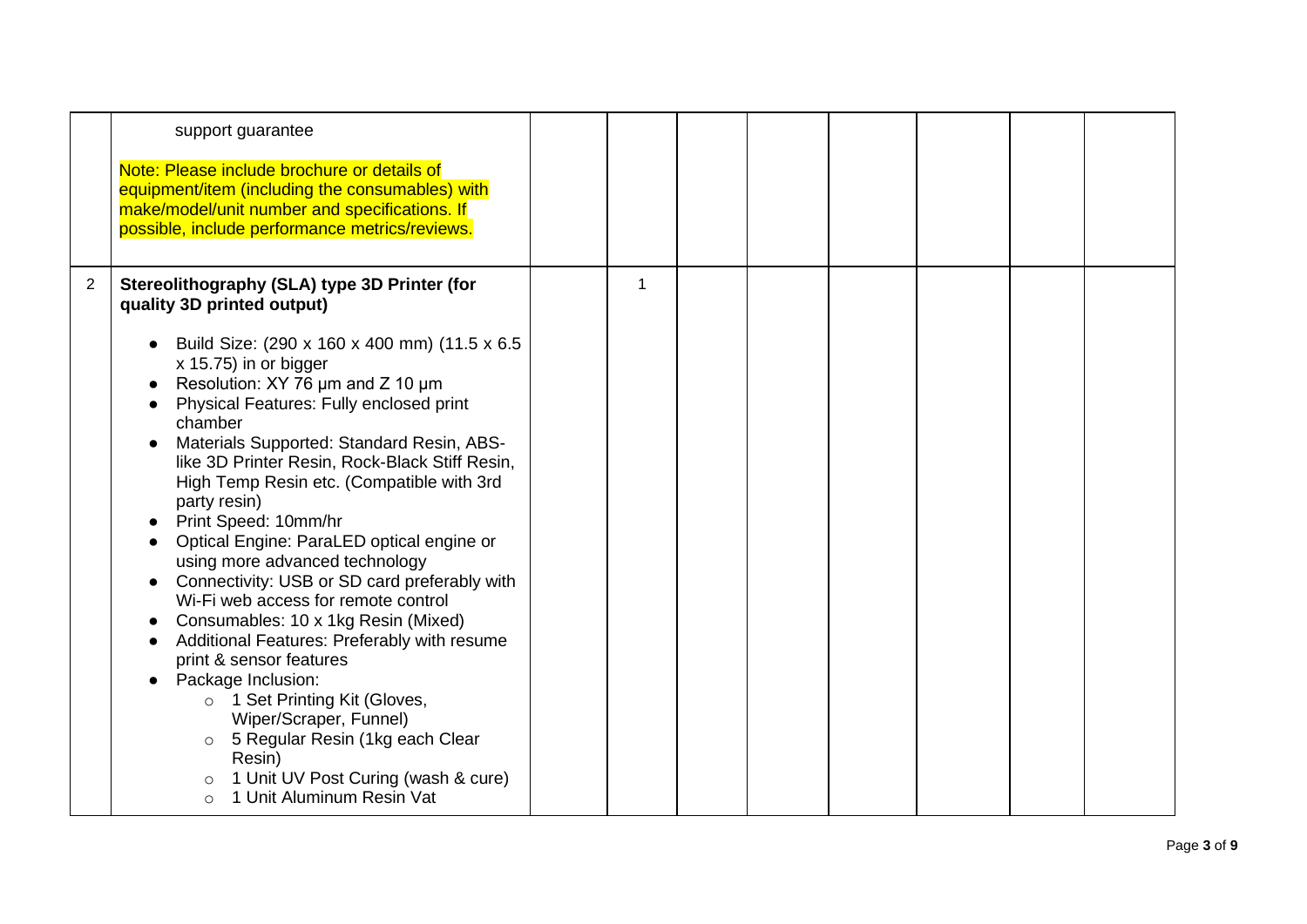|   | 1 Unit Compatible Slicing Software<br>1 x UPS (at least 3000VA)<br>$\circ$<br>Warranty: At least 1 year warranty and local<br>support guarantee<br>Note: Please include brochure or details of<br>equipment/item (including the consumables) with<br>make/model/unit number and specifications. If<br>possible, include performance metrics/reviews.                                                                                                                                                                                                                                                                                                                                                                                                                                                              |              |  |  |  |
|---|-------------------------------------------------------------------------------------------------------------------------------------------------------------------------------------------------------------------------------------------------------------------------------------------------------------------------------------------------------------------------------------------------------------------------------------------------------------------------------------------------------------------------------------------------------------------------------------------------------------------------------------------------------------------------------------------------------------------------------------------------------------------------------------------------------------------|--------------|--|--|--|
| 3 | <b>3D Scanner</b><br>Types of Technology: Handheld light<br>scanning technology (optional: with visual<br>interface/display)<br>Accuracy: 0.01 mm to 0.1 mm<br>Scan Speed:<br>Frame rate: 20 to 30 fps (frame rate<br>$\circ$<br>per second)<br>Data Acquisition Speed: 1.0 to 2.0<br>$\circ$<br>million points per second or better<br>Field of View: at least 86 mm x 115 mm<br>** small field of view ideal for capturing intricate<br>design of small object<br>Light Source: Preferably uses Blue light<br>technology (Blue LED)<br>** compatible with human exposure<br>Output Formats: Preferably can support<br>.OBJ, STL, .JPG, and more<br>Package Inclusion:<br>1x Calibration Board<br>1x Software<br>$\circ$<br>o 1x Carry Case<br>Warranty: At least 1 year warranty and local<br>support guarantee | $\mathbf{1}$ |  |  |  |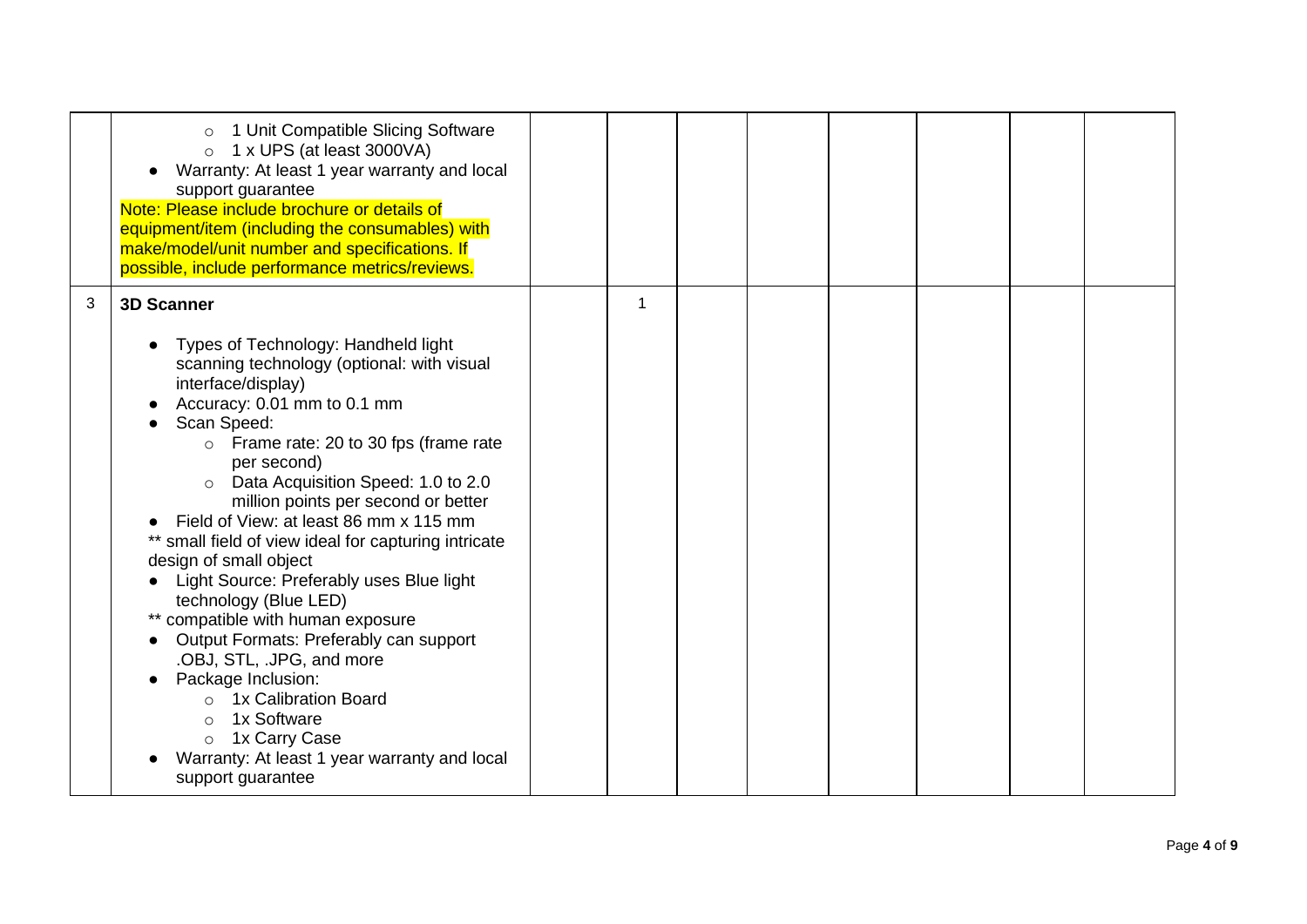| Note: Please include brochure or details of<br>equipment/item (including the consumables) with<br>make/model/unit number and specifications. If<br>possible, include performance metrics/reviews.                                                                                                                                                                                                                                                                                                                                                                                                                                                                                                                                             |   |  |  |  |
|-----------------------------------------------------------------------------------------------------------------------------------------------------------------------------------------------------------------------------------------------------------------------------------------------------------------------------------------------------------------------------------------------------------------------------------------------------------------------------------------------------------------------------------------------------------------------------------------------------------------------------------------------------------------------------------------------------------------------------------------------|---|--|--|--|
| 3D Package Inclusion (for all items):<br>On-site/online training with certification for at<br>least 6 pax<br>Certificate of authority to sell / certificate of<br>distributorship issued by the manufacturer<br>Training certificate provided by the<br>manufacturer that the trainer is certified<br>Turntable (optional)                                                                                                                                                                                                                                                                                                                                                                                                                    |   |  |  |  |
| <b>LOT 2: DSLR CAMERA WITH UNDERWATER</b><br><b>HOUSING AND ACCESSORIES</b>                                                                                                                                                                                                                                                                                                                                                                                                                                                                                                                                                                                                                                                                   |   |  |  |  |
| DSLR Camera with Underwater Housing and<br><b>Accessories</b><br>• At least 20.9 megapixel digital single-lens<br>reflex camera in DX image sensor format<br>Lightweight but durable and weather sealed<br>built and has tilting display monitor<br>Sensor size: 23.5 mm x 15.6 mm; ISO<br>sensitivity range: 100 - 51,200 (expandable);<br>up to 8 fps continuous shooting speed<br>Capable of 4K UHD video recording at 30 fps<br>Shutter speed: up to 1/8000 to 30 sec; Flash<br>sync speed: up to 1/250 sec<br>Has power aperture and sound control, with<br>built-in Bluetooth and Wi-Fi connectivity;<br>control via smartphone is supported<br>Has long battery life; eye-level viewfinder (18)<br>- 18.5 mm eye point)<br>Inclusions: | 1 |  |  |  |
|                                                                                                                                                                                                                                                                                                                                                                                                                                                                                                                                                                                                                                                                                                                                               |   |  |  |  |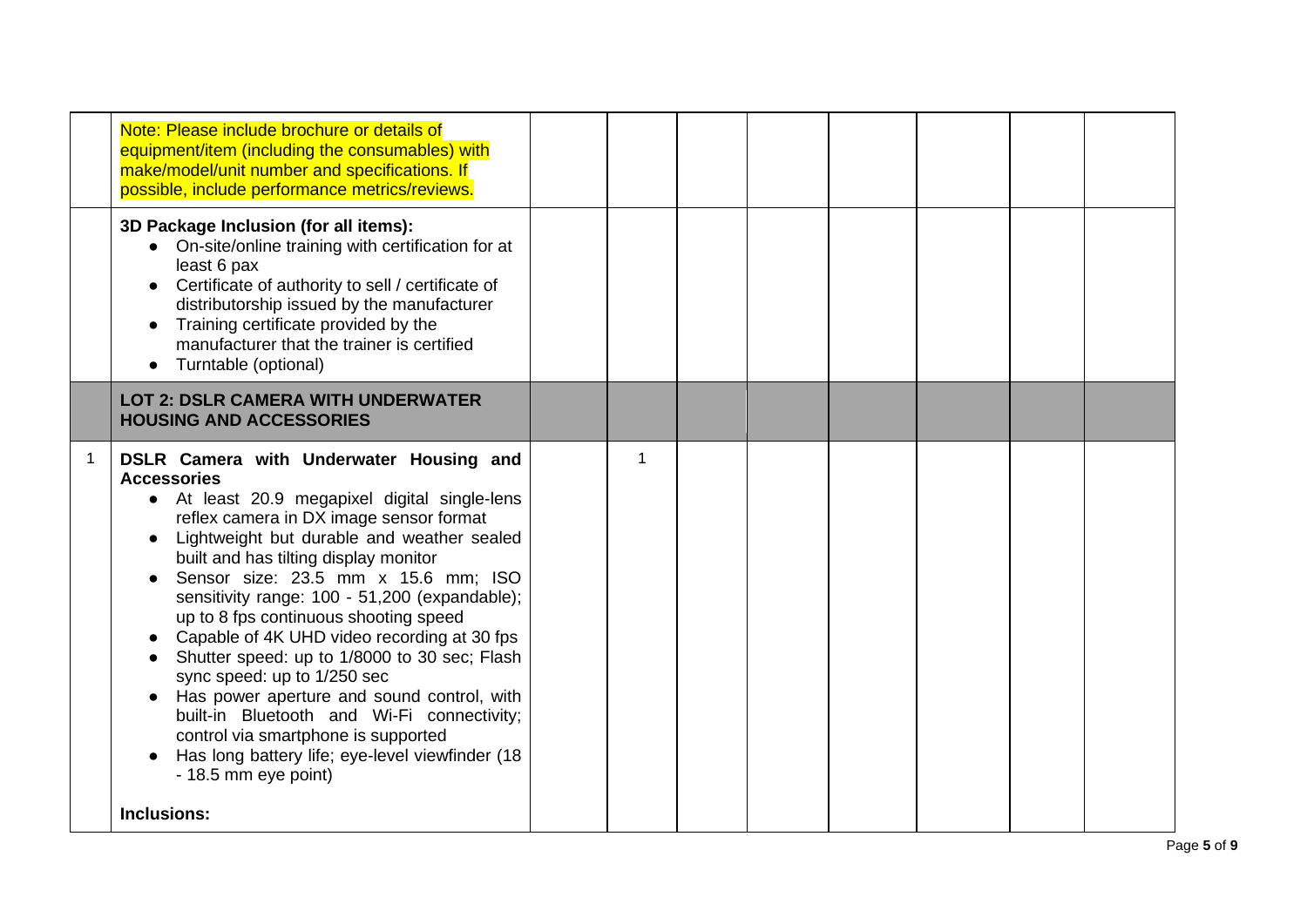|                | Camera bag<br>Camera strap<br>Spare rechargeable lithium-ion battery and<br>charger<br>At least 1 year warranty for parts and services<br><b>Underwater Camera Housing and Strobe</b><br>• Compatible durable waterproof housing with<br>dry lock (DL) port system<br>Vacuum system ready; Usability of up to 60-<br>m/200-ft depth<br>Includes compatible dry lock (DL) Lens Port to<br>ensure waterproof system<br><b>Inclusions</b><br>Spare O-rings for DL port system and lens port<br><b>Ball mount</b><br>Right hand quick release extension<br>Silicone lubricant<br>At least 1 year warranty for parts and services<br>Note: Please include brochure or details of<br>equipment/item (including the consumables) with<br>make/model/unit number and specifications. If<br>possible, include performance metrics/reviews. |   |  |  |  |
|----------------|-----------------------------------------------------------------------------------------------------------------------------------------------------------------------------------------------------------------------------------------------------------------------------------------------------------------------------------------------------------------------------------------------------------------------------------------------------------------------------------------------------------------------------------------------------------------------------------------------------------------------------------------------------------------------------------------------------------------------------------------------------------------------------------------------------------------------------------|---|--|--|--|
|                | LOT 3: FLATBED SERVER, HIGH POWER<br><b>COMPUTING DESKTOP, AND LAPTOP</b><br><b>COMPUTERS</b>                                                                                                                                                                                                                                                                                                                                                                                                                                                                                                                                                                                                                                                                                                                                     |   |  |  |  |
| $\overline{1}$ | <b>FLATBED SERVER</b><br>Processor: At least Intel Xeon Silver 4114                                                                                                                                                                                                                                                                                                                                                                                                                                                                                                                                                                                                                                                                                                                                                               | 1 |  |  |  |
|                | 2.2G, 10C/20T, 9.6GT/s, 14M Cache, Turbo,<br>HT (85W) DDR4 2400<br>Server Memory: At least 64GB RDIMM                                                                                                                                                                                                                                                                                                                                                                                                                                                                                                                                                                                                                                                                                                                             |   |  |  |  |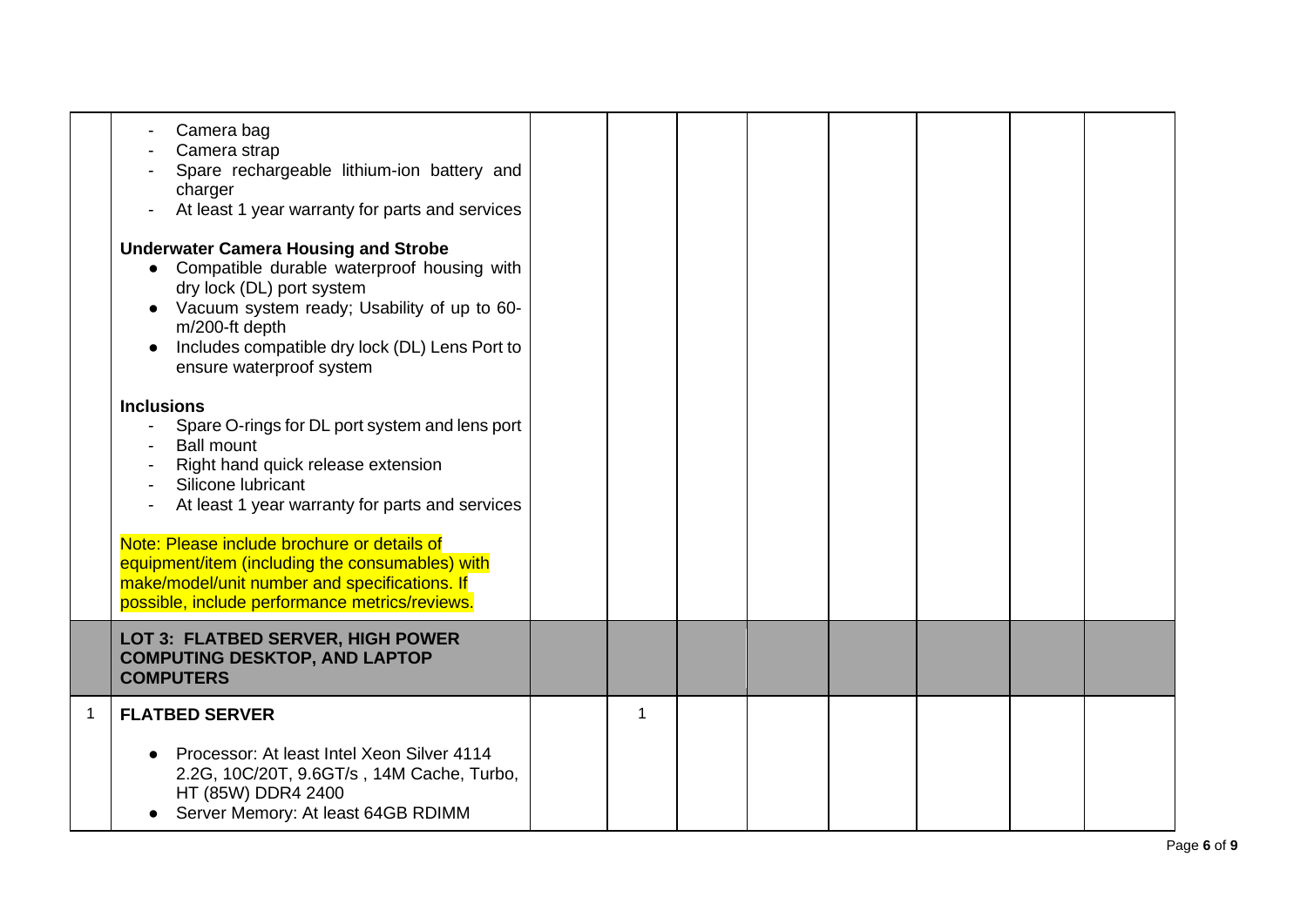|                | (16GB x 4), 2666MT/s, Dual Rank (24 DIMM<br>slots)<br>Network Controller: At least Broadcom 5720<br>QP 1Gb Network Daughter Card<br>Storage Controller: At least PERC H740P<br>RAID Controller, 8GB NV Cache, Minicard<br>Hard Drive: At least 1.2TB (600GB x 2) 10K<br>RPM SAS 12Gbps 512n 2.5in Hot-plug Hard<br>Drive (max 8 HDD)<br>• Operating System: preferably Ubuntu Server<br>22.04 LTS<br>Optical Drive: At least Internal DVD+/- RW<br><b>Drive</b><br>Power Supply: At least Single, Hot-plug<br>Power Supply (1+0), 750W<br>Management: At least iDRAC9, Enterprise<br>Video Output: At least VGA<br>Form Factor: 2U Rack Server, with<br>ReadyRails Sliding Rails with Cable<br>Management Arm<br>Inclusions:<br>o At least 1Yr warranty and 3Yr After<br><b>Sales Support</b><br>o USB optical mouse (at least 2-button<br>with scroll)<br><b>USB Keyboard</b><br>$\circ$<br>Note: Please include brochure or details of<br>equipment/item with make/model/unit number and<br>specifications. If possible, include performance<br>metrics/reviews. |   |  |  |  |
|----------------|--------------------------------------------------------------------------------------------------------------------------------------------------------------------------------------------------------------------------------------------------------------------------------------------------------------------------------------------------------------------------------------------------------------------------------------------------------------------------------------------------------------------------------------------------------------------------------------------------------------------------------------------------------------------------------------------------------------------------------------------------------------------------------------------------------------------------------------------------------------------------------------------------------------------------------------------------------------------------------------------------------------------------------------------------------------------|---|--|--|--|
| $\overline{2}$ | <b>ONE (1) UNIT HIGH POWER COMPUTING</b><br><b>DESKTOP WITH ACCESSORIES</b>                                                                                                                                                                                                                                                                                                                                                                                                                                                                                                                                                                                                                                                                                                                                                                                                                                                                                                                                                                                        | 1 |  |  |  |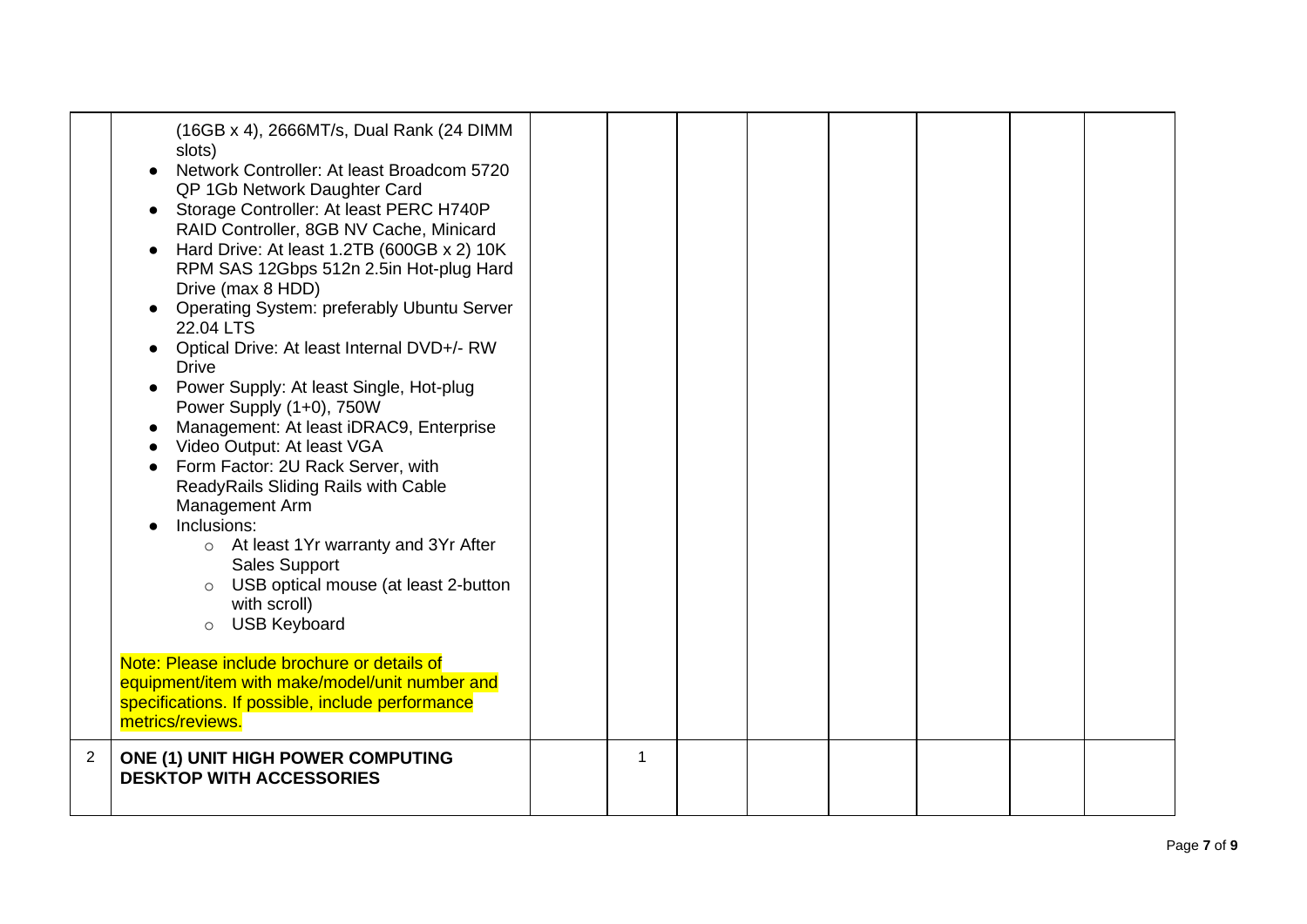|   | Operating System: at least Windows 11 Pro<br>64 bit<br>Processor: at least i9-12900K or better<br>Graphics: at least RTX 3080Ti 12GB<br>Display/Monitor (2 units): at least 27" FHD<br>IPS LED 165HZ dual screen configuration<br>Memory: at least 64GB DDR4-3200 RAM<br>Storage: at least 2TB M.2 PCIE SSD<br>Connectivity: Ethernet and Wi-Fi<br>Power Supply: at least 1200 Watts (Platinum)<br>Fan/Cooler: liquid CPU cooler w/ 3.5" LCD or<br>better<br>Inclusions:<br>$\circ$ UPS (at least 3000VA)<br>Accessories: ergonomic USB optical<br>$\circ$<br>mouse w/ mousepad (at least 2 DPI<br>buttons w/ scroll), ergonomic USB<br>keyboard (preferably mechanical),<br>headset w/ mic<br>Office: at least Office 2019<br>At least 1 year warranty<br>$\circ$<br>Note: Please include brochure or details of<br>equipment/item with make/model/unit number and<br>specifications. If possible, include performance<br>metrics/reviews. |   |  |  |  |  |
|---|---------------------------------------------------------------------------------------------------------------------------------------------------------------------------------------------------------------------------------------------------------------------------------------------------------------------------------------------------------------------------------------------------------------------------------------------------------------------------------------------------------------------------------------------------------------------------------------------------------------------------------------------------------------------------------------------------------------------------------------------------------------------------------------------------------------------------------------------------------------------------------------------------------------------------------------------|---|--|--|--|--|
| 3 | <b>LAPTOP COMPUTERS WITH ACCESSORIES</b><br>Operating System: at least Windows 11 64<br>bit<br>Processor: at least i7-12700H or better<br>Graphics: at least RTX 3060 6GB<br>Display: at least 15.6" 300HZ<br>Memory: at least 32GB DDR4-3200 RAM                                                                                                                                                                                                                                                                                                                                                                                                                                                                                                                                                                                                                                                                                           | 4 |  |  |  |  |